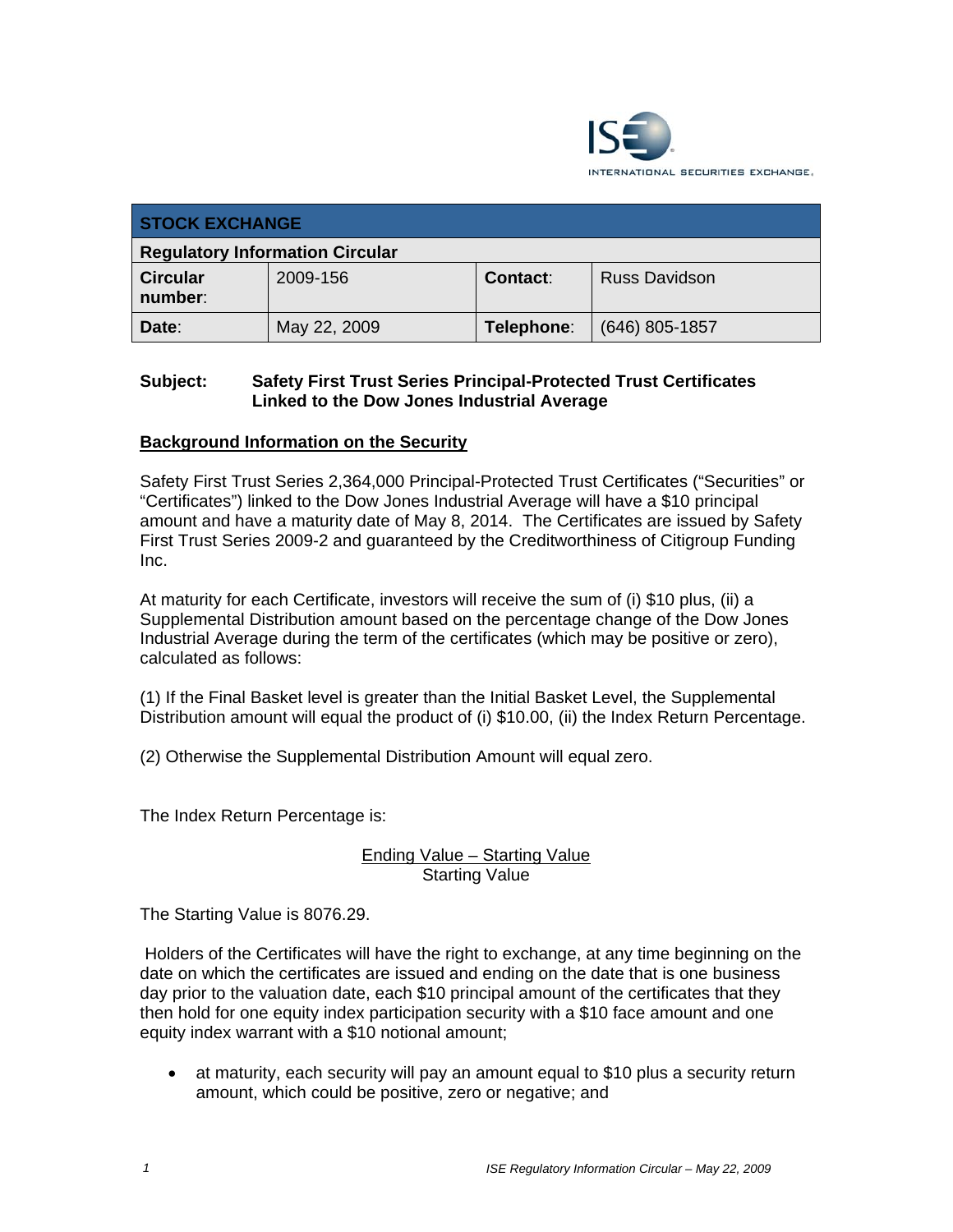• at maturity, if the ending value of the Dow Jones Industrial Average is greater than or equal to the starting value, each warrant will pay zero. If the ending value of the Dow Jones Industrial Average is less than the starting value, the warrants will pay a positive amount equal to the product of (a) \$10 and (b) the percentage decrease in the value of the Dow Jones Industrial Average.

It is expected that the market value of the Securities or Notes will depend substantially on the value of the Dow Jones Industrial Average and be affected by a number of other interrelated factors including, among other things; the general level of interest rates, the volatility of the Dow Jones Industrial Average, events involving the companies included in the Dow Jones Industrial Average, time premium or discount, hedging activities, the dividend yields of the stocks comprising the Dow Jones Industrial Average, and the credit ratings of the Issuer.

## **Exchange Rules Applicable to Trading in the Shares**

The Shares are considered equity securities, thus rendering trading in the Shares subject to the Exchange's existing rules governing the trading of equity securities.

# **Trading Hours**

Trading in the Shares on ISE is on a UTP basis and is subject to ISE equity trading rules. The Shares will trade from 8:00 a.m. until 8:00 p.m. Eastern Time. Equity EAMs trading the Shares during the Extended Market Sessions are exposed to the risk of the lack of the calculation or dissemination of underlying index value or intraday indicative value ("IIV"). For certain derivative securities products, an updated underlying index value or IIV may not be calculated or publicly disseminated in the Extended Market hours. Since the underlying index value and IIV are not calculated or widely disseminated during Extended Market hours, an investor who is unable to calculate implied values for certain derivative securities products during Extended Market hours may be at a disadvantage to market professionals.

#### **Trading Halts**

ISE will halt trading in the Shares in accordance with ISE Rule 2101(a)(2)(iii). The grounds for a halt under this Rule include a halt by the primary market because it stops trading the Shares and/or a halt because dissemination of the IIV or applicable currency spot price has ceased, or a halt for other regulatory reasons. In addition, ISE will stop trading the Shares if the primary market de-lists the Shares.

#### **Delivery of a Prospectus**

Pursuant to federal securities laws, investors purchasing Shares must receive a prospectus prior to or concurrently with the confirmation of a transaction. Investors purchasing Shares directly from the Fund (by delivery of the Deposit Amount) must also receive a prospectus.

Prospectuses may be obtained through the Distributor or on the Fund's website. The Prospectus does not contain all of the information set forth in the registration statement (including the exhibits to the registration statement), parts of which have been omitted in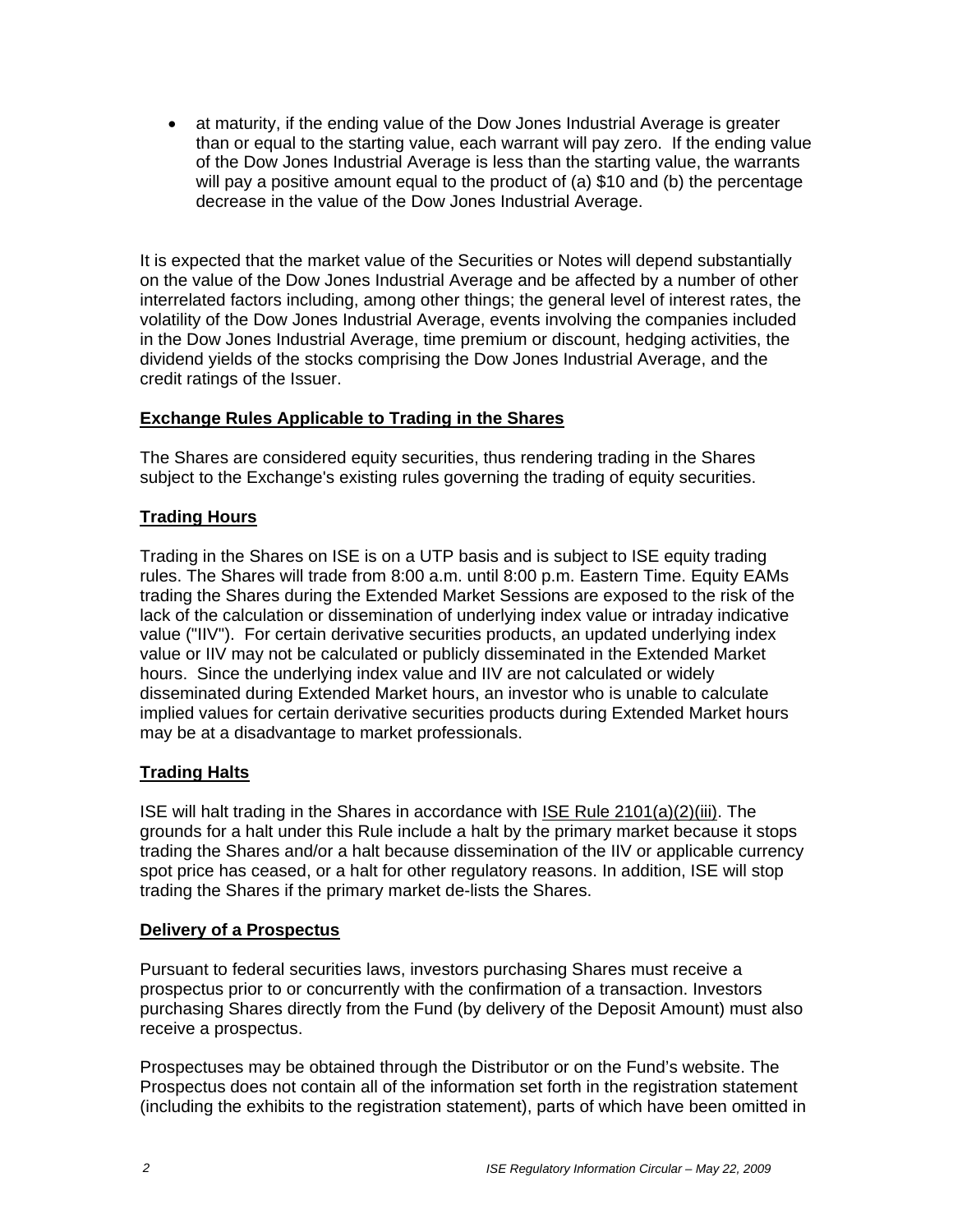accordance with the rules and regulations of the SEC. For further information about the Fund, please refer to the Trust's registration statement.

**This Regulatory Information Circular is not a statutory Prospectus. Equity EAMs should consult the Trust's Registration Statement, SAI, Prospectus and the Fund's website for relevant information.**